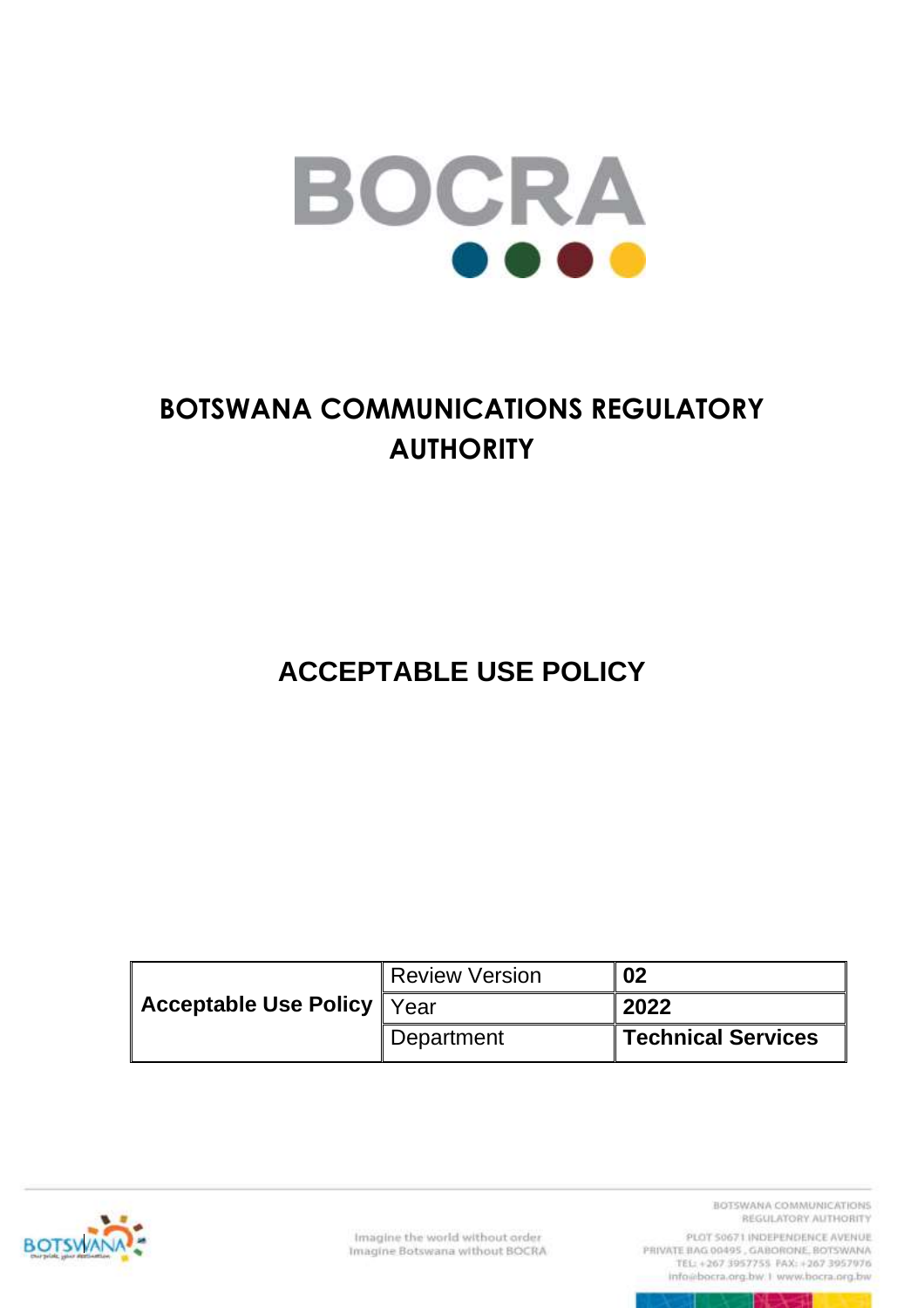#### Initiated By

| <b>Position</b>  | <b>Assistant Officer Numbering</b> |
|------------------|------------------------------------|
|                  | <b>Management</b>                  |
| <b>Name</b>      | Mr. Nonofo Ramotsababa             |
| <b>Signature</b> |                                    |
| Date             |                                    |

#### Reviewed By

| <b>Position</b>  | <b>Director of Technical Services</b> |
|------------------|---------------------------------------|
| <b>Name</b>      | <b>Mr. Bathopi Luke</b>               |
| <b>Signature</b> |                                       |
| <b>Date</b>      |                                       |

#### Reviewed By

| <b>Position</b>  | <b>Director of Legal Services</b> |
|------------------|-----------------------------------|
| <b>Name</b>      | <b>Ms Joyce Isa Molwane</b>       |
| <b>Signature</b> |                                   |
| <b>Date</b>      |                                   |

#### Approved

| <b>Position</b>  | <b>Chief Executive</b>     |
|------------------|----------------------------|
| <b>Name</b>      | <b>Mr. Martin Mokgware</b> |
| <b>Signature</b> |                            |
| <b>Date</b>      |                            |

ii



 $\begin{array}{c} \hline \end{array}$ 

BOTSWANA COMMUNICATIONS REGULATORY AUTHORITY

PLOT 50671 INDEPENDENCE AVENUE info@bocra.org.bw.1 www.bocra.org.bw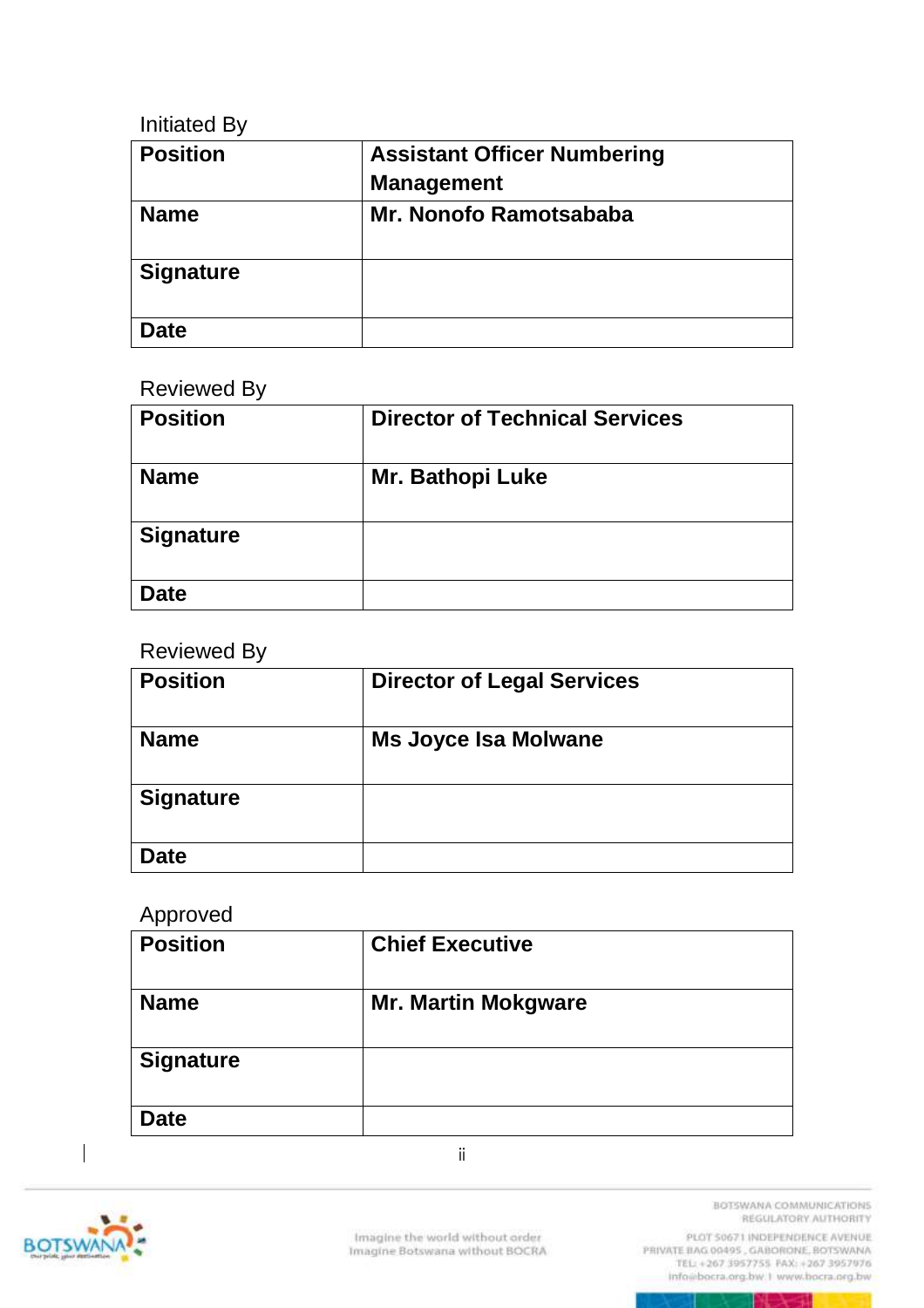| 4. COMPLIANCE WITH THE AUTHORITY AUP  3   |
|-------------------------------------------|
|                                           |
|                                           |
|                                           |
| 8. NON-EXCLUSIVE, NON-EXHAUSTIVE 11       |
|                                           |
|                                           |
|                                           |
| 12. REMOVAL OF CONTENT RESPONSIBILITY  12 |



 $\begin{array}{c} \hline \end{array}$ 

Imagine the world without order<br>Imagine Botswana without BOCRA

BOTSWANA COMMUNICATIONS REGULATORY AUTHORITY

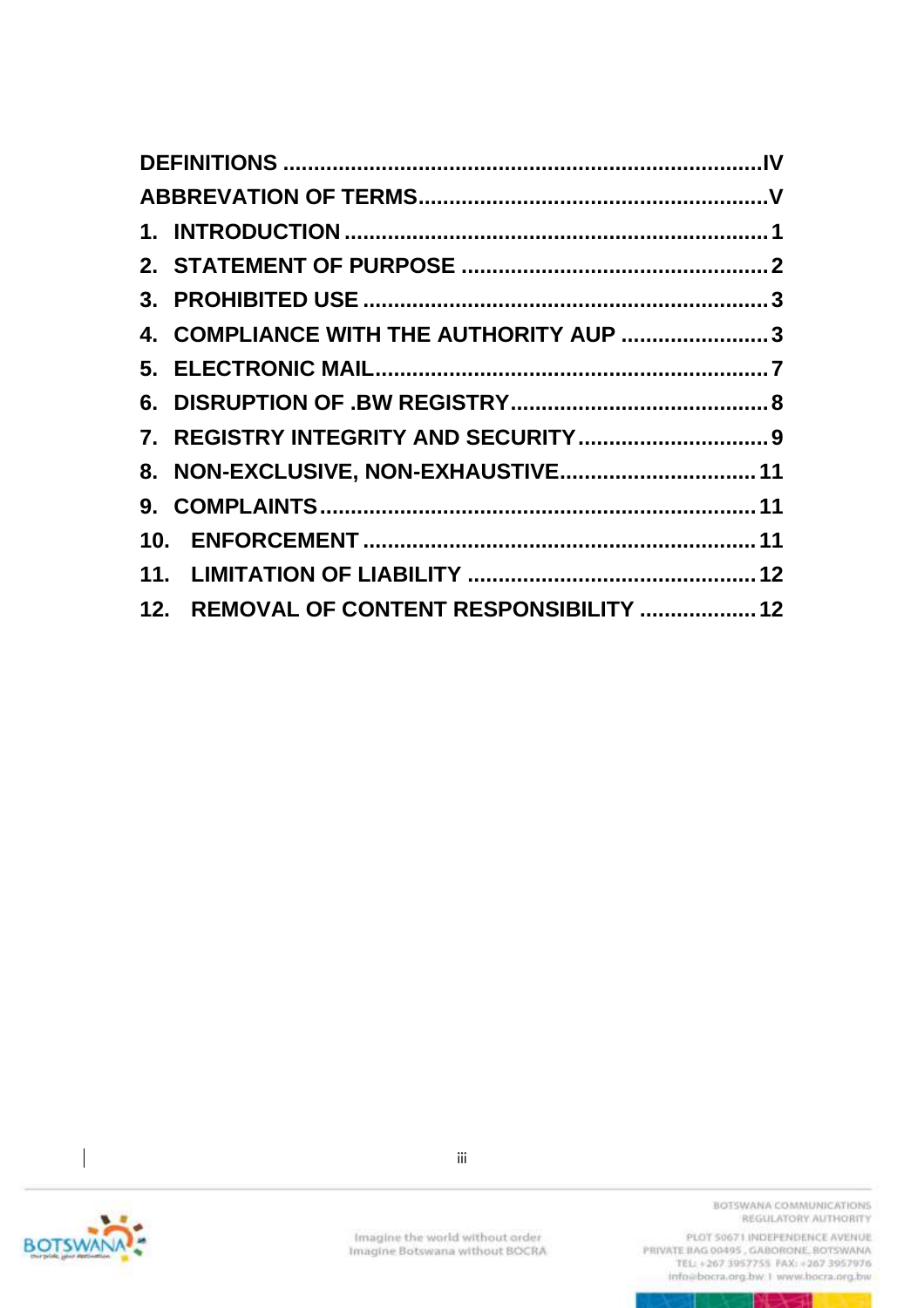#### <span id="page-3-0"></span>**DEFINITIONS**

#### **"AUP" or "the Registry AUP**"

means the Acceptable Use Policy or Registry Acceptable Use Policy;

#### "**Domain**"

means a .bw Domain Name applied for by a Registrant, whose registration application has been processed and accepted by the Registry;

#### "**Registry**"

means entity mandated by the Communication Regulatory Authority to maintain and administer the .bw ccTLD;

#### "**Registrant**"

means the individual, entity, or the authorized agent for the individual or entity who applied for or caused to be applied for a Domain and whose registration application has been processed and accepted by the Registry;

**"Users**"

 means anyone who uses or accesses the .bw Domain registry, who has responsibility for one or more host records in the .bw zone files generated from the .bw registry, registrants of a .bw country code Top Level ("ccTLD") Domain Name (".bw Domain Name"), and/or users of hardware, name servers, bandwidth, telecommunications transport, zone files or e-mail routing services or of any other Domain Name resolution systems and services in the .bw registry and zone.



Imagine the world without order Imagine Botswana without BOCRA BOTSWANA COMMUNICATIONS REGULATORY AUTHORITY

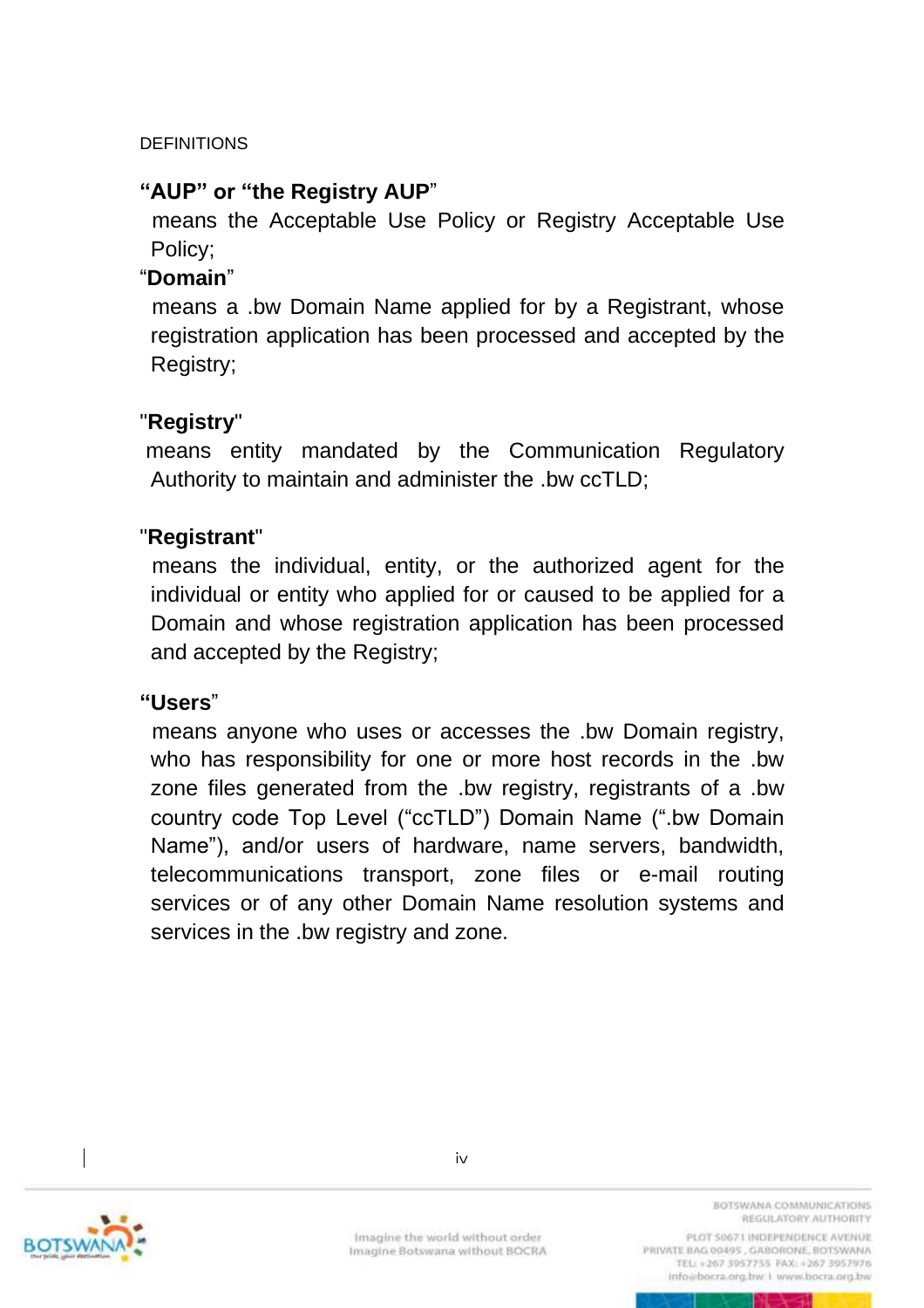### <span id="page-4-0"></span>**ABBREVATION OF TERMS**

| <b>BOCRA</b>   | <b>Botswana Communications Regulatory Authority</b> |
|----------------|-----------------------------------------------------|
| <b>ccTLD</b>   | Country Code Top Level Domain                       |
| <b>CRA Act</b> | <b>Communication Regulatory Authority Act</b>       |
| <b>AUP</b>     | <b>Acceptable Use Policy</b>                        |
| <b>URL</b>     | Uniform Resource Locator                            |
| <b>TCP</b>     | <b>Transmission Control Protocol</b>                |
| <b>UDP</b>     | User Datagram Protocol                              |



v

BOTSWANA COMMUNICATIONS REGULATORY AUTHORITY

 $\mathbb{R}^n \times \mathbb{R}^n$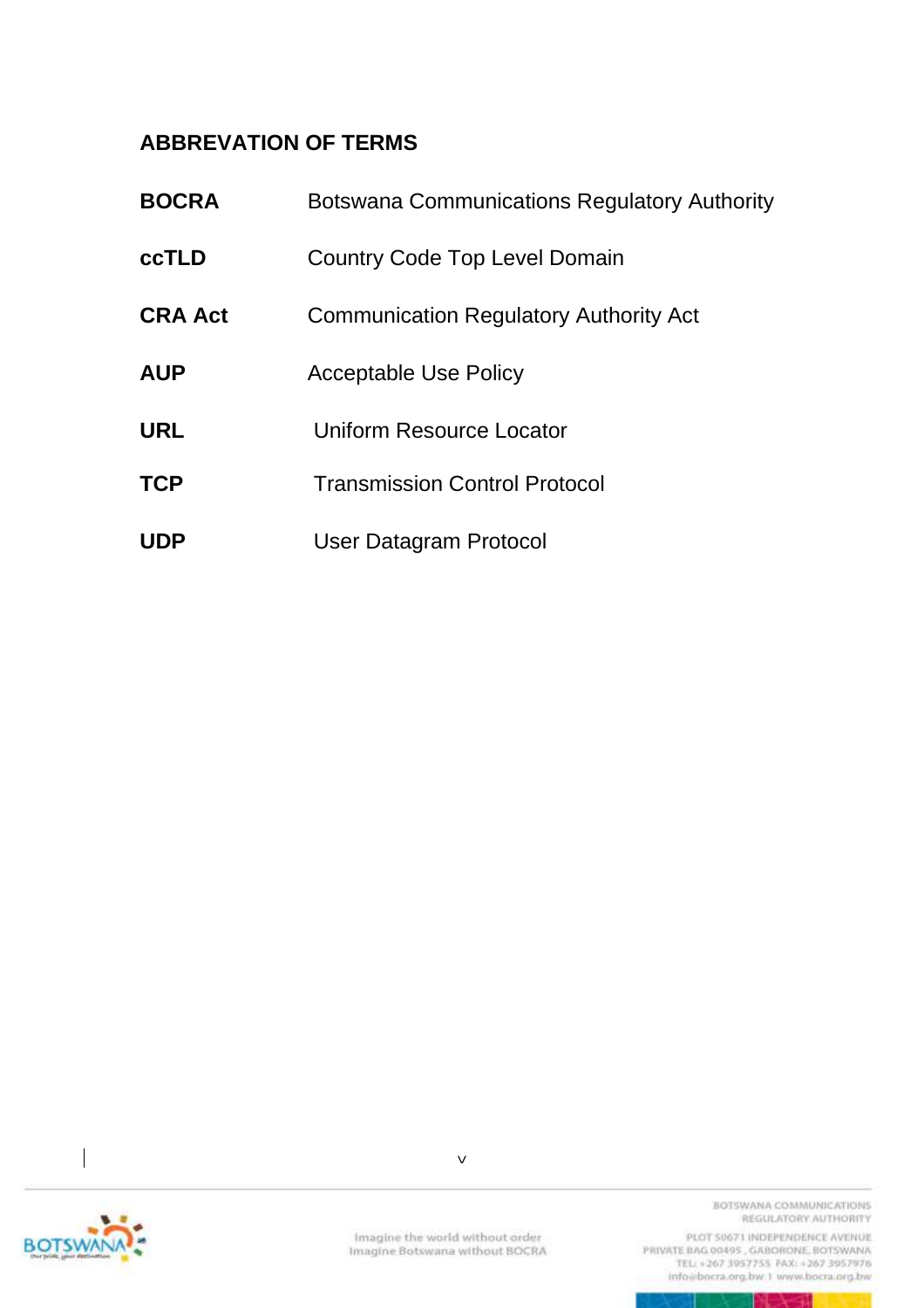### <span id="page-5-0"></span>**1. INTRODUCTION**

- 1.1. The Authority supports the free flow of information and ideas over the Internet. The Authority does not exercise editorial control over the content of any message or web site made accessible by Domain Name resolution services in the .bw ccTLD.
- 1.2. The Authority may discontinue, suspend, or modify the services provided to any .bw Domain Name (for example, through modification of .bw zone files), to address alleged violations of this AUP (described further below). The Authority may determine in its sole discretion whether use of the .bw registry or a .bw Domain Name is prima facie violation of this AUP. The Authority or affected parties may utilize the ccTLD AUP, the Dispute Resolution Service and/or the courts in the jurisdiction and venue specified in the Registrant Agreement to resolve disputes over interpretation and implementation of this AUP, as described more fully in the Authority AUP and Dispute Resolution Service.
- 1.3. Users of the .bw registry are obliged and required to ensure that their use of a .bw Domain Name or the .bw Registry is always lawful and in accordance with the requirements of this AUP and applicable laws and regulations of Botswana.
- 1.4. This AUP should be read in conjunction with the respective **ccTLD Agreement entered**, the **Dispute Resolution Service Policy***, and the Privacy Policy,* and other applicable agreements, policies, laws, and regulations. By way of example, and without limitation, the Registrant Agreement sets forth representations and warranties and other terms and conditions, breach of which may constitute non-compliance with this AUP.



1

BOTSWANA COMMUNICATIONS REGULATORY AUTHORITY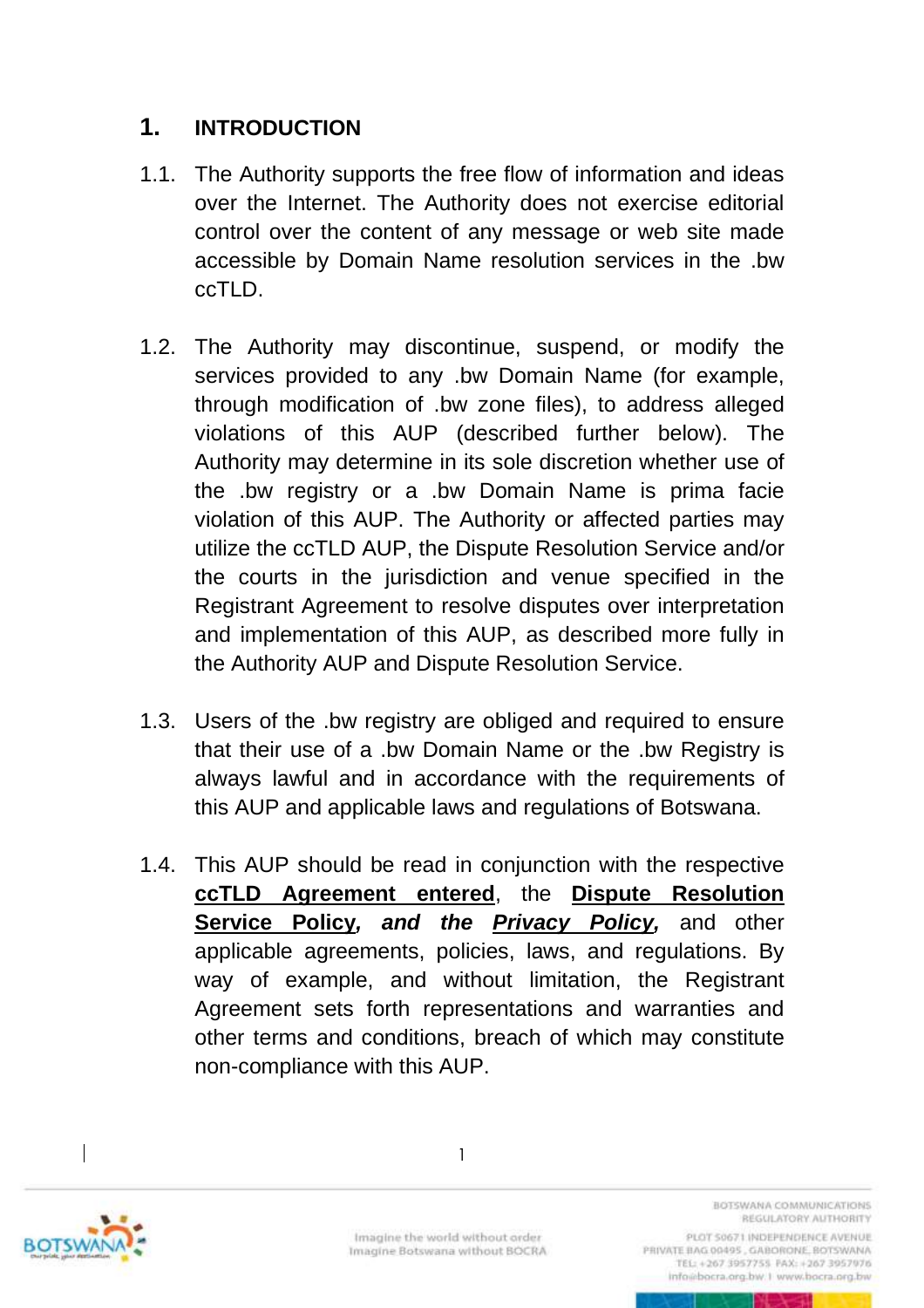## <span id="page-6-0"></span>**2. STATEMENT OF PURPOSE**

- 2.1. This **Acceptable Use Policy** ("AUP") sets out the actions prohibited to users of the Botswana Communications Regulatory Authority's Registry ("the Authority" Registry). "
- 2.2. This policy applies recursively to all .bw Domain Dames (which end in the two-letter suffix .bw), including second level .bw Domain Names (such as <nic.bw>) and sub secondlevel Domains (such as <example.nic.bw>), which resolve because of sub-delegation. However, no reference in this document constitutes a licence to perform sub-delegation or otherwise sub-licence any right obtained under the Registrant Agreement or .bw ccTLD Policies.
- 2.3. This AUP is an addition to rules governing qualifications for registration. Use of a .bw Domain Name or the .bw Registry in a manner that contravenes this AUP, may result in the suspension or revocation of a registrant's right to use a .bw Domain Name or to continue to be recognized as the registrant of a .bw Domain Name. Suspension or revocation may apply to one or more .bw Domain Names for which a User is a registrant and a .bw Domain Name, which may have given rise to a particular complaint.
- 2.4. The Registry reserves the right to modify or update this AUP at any time in accordance with the Policy Development Framework and any such modifications or restatements shall be posted on the Authority's website at http://www.nic.net.bw from time to time**.** The Authority will use reasonable efforts to inform the public in the event of changes to this AUP. Such efforts may include posting the revised AUP on the Authority's website and/or sending email notice that this AUP has been modified or updated.



Imagine the world without order Imagine Botswana without BOCRA BOTSWANA COMMUNICATIONS REGULATORY AUTHORITY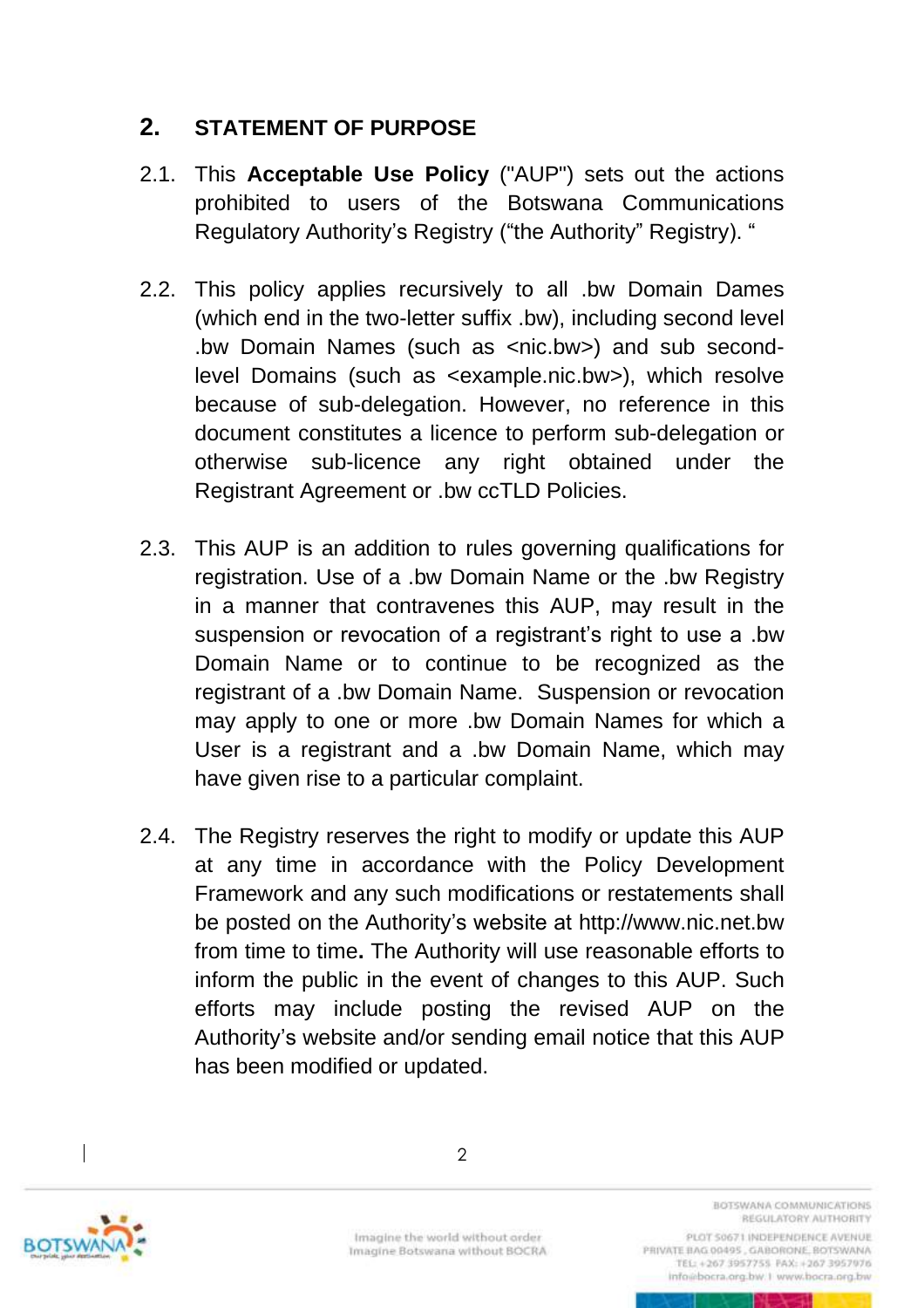## <span id="page-7-0"></span>**3. PROHIBITED USE**

3.1. A "Prohibited use" of the .bw Registry or a .bw Domain Name is usage which is expressly prohibited by provisions of this AUP. The non-exhaustive list of restrictions pertaining to use of the .bw Registry and .bw Domain Names in relation to various purposes and activities are as follows: Registration of one or more .bw Domain Names or access to services provided by the Authority may be cancelled or suspended for any breach of, or non-compliance with this AUP

### <span id="page-7-1"></span>**4. COMPLIANCE WITH THE AUTHORITY AUP**

- 4.1. The Registry and .bw Domain Names must be used for lawful purposes. The following usage will be deemed as unacceptable use:
- 4.2. The creation, transmission, distribution, storage of, or linking to any material in violation of applicable law or regulation or this AUP is prohibited. This includes the following:
- 4.2.1. Communication, publication, or distribution of material (including through links or framing) that infringes upon the intellectual and/or industrial property rights of another person. Intellectual and/or industrial property rights include copyrights (including future copyright), design rights, patents, patent applications, trademarks, rights of personality, and trade secret information.
- 4.2.2. Registration or use of a .bw Domain Name in circumstances in which, in the sole discretion of the Registry:
	- 4.2.2.1. The .bw Domain Name is identical or confusingly like a personal name, company, business or other legal or



Imagine the world without order Imagine Botswana without BOCRA

REGULATORY AUTHORITY PLOT 50671 INDEPENDENCE AVENUE PRIVATE BAG 00495, GABORONE, BOTSWANA TEL: +267 3957755 FAX: +267 3957976 info@bocra.org.bw.1 www.bocra.org.bw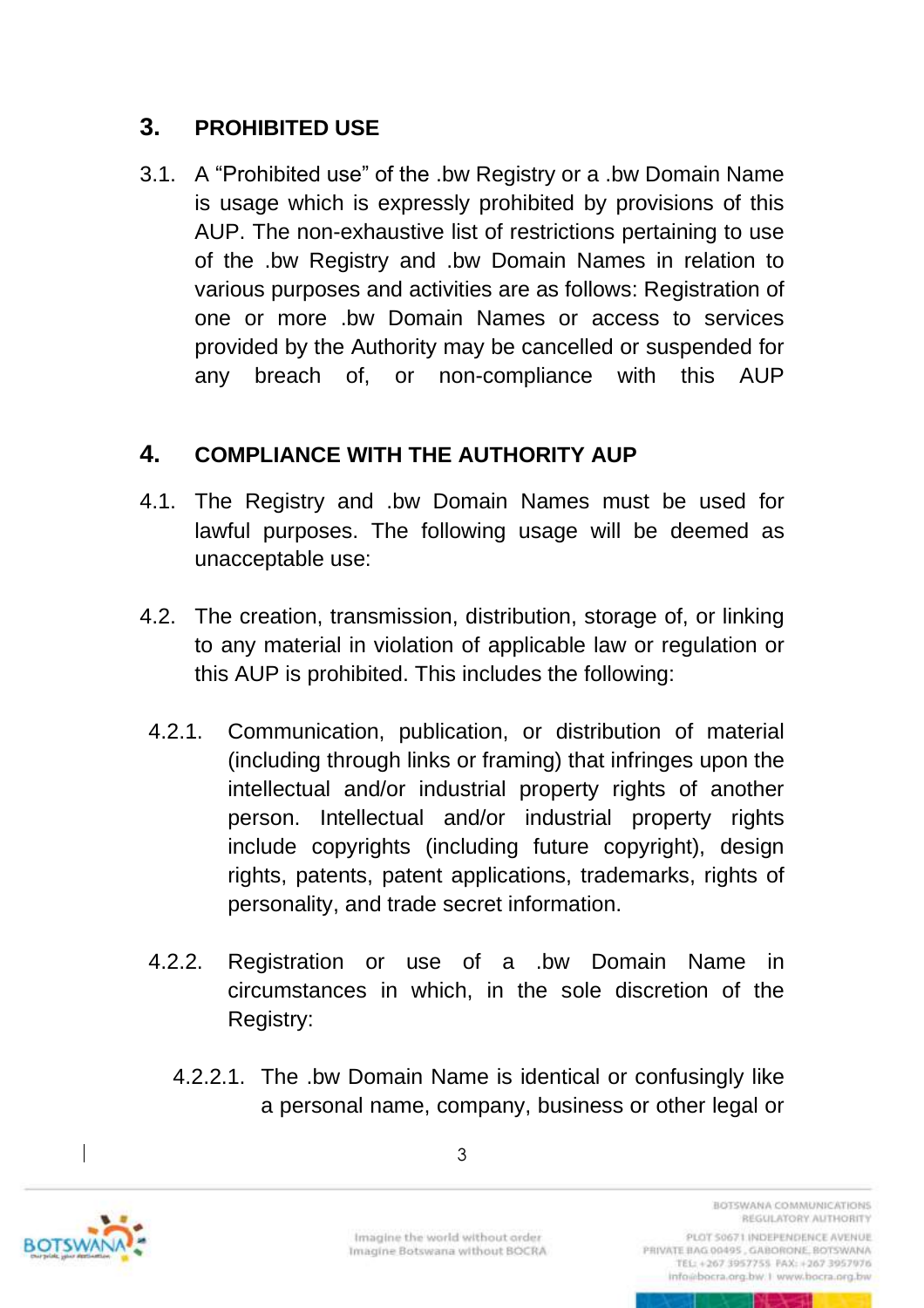registered trading name, or a trade or service mark in which a third-party complainant has uncontested rights, including without limitation in circumstances in which:

- a. The use deceives or confuses others in relation to goods or services for which a trademark is registered, or in respect of similar goods or closely related services, against the wishes of the registered proprietor of the trademark; or
- b. The use deceives or confuses others in relation to goods or services in respect of which an unregistered trademark or service mark has become distinctive of the goods or services of a third-party complainant, and in which the thirdparty complainant has established a sufficient reputation in Botswana, against the wishes of the third-party complainant; or
- c. The use trades on or passes-off a .bw Domain Name or a website or other content or services accessed through resolution of a .bw Domain as being the same as or endorsed, authorised, associated, or affiliated with the established business, name, or reputation of another; or
- d. The use constitutes intentionally misleading or deceptive conduct in breach of ccTLD policy, or the laws of Botswana;
- 4.3. The use of the .bw Domain Names in the following circumstances, *inter alia*, shall be deemed to be used in bad faith:



Imagine the world without order Imagine Botswana without BOCRA

REGULATORY AUTHORITY PLOT 50671 INDEPENDENCE AVENUE

BOTSWANA COMMUNICATIONS

PRIVATE BAG 00495, GABORONE, BOTSWANA TEL: +267 3957755 FAX: +267 3957976 info@bocra.org.bw.1 www.bocra.org.bw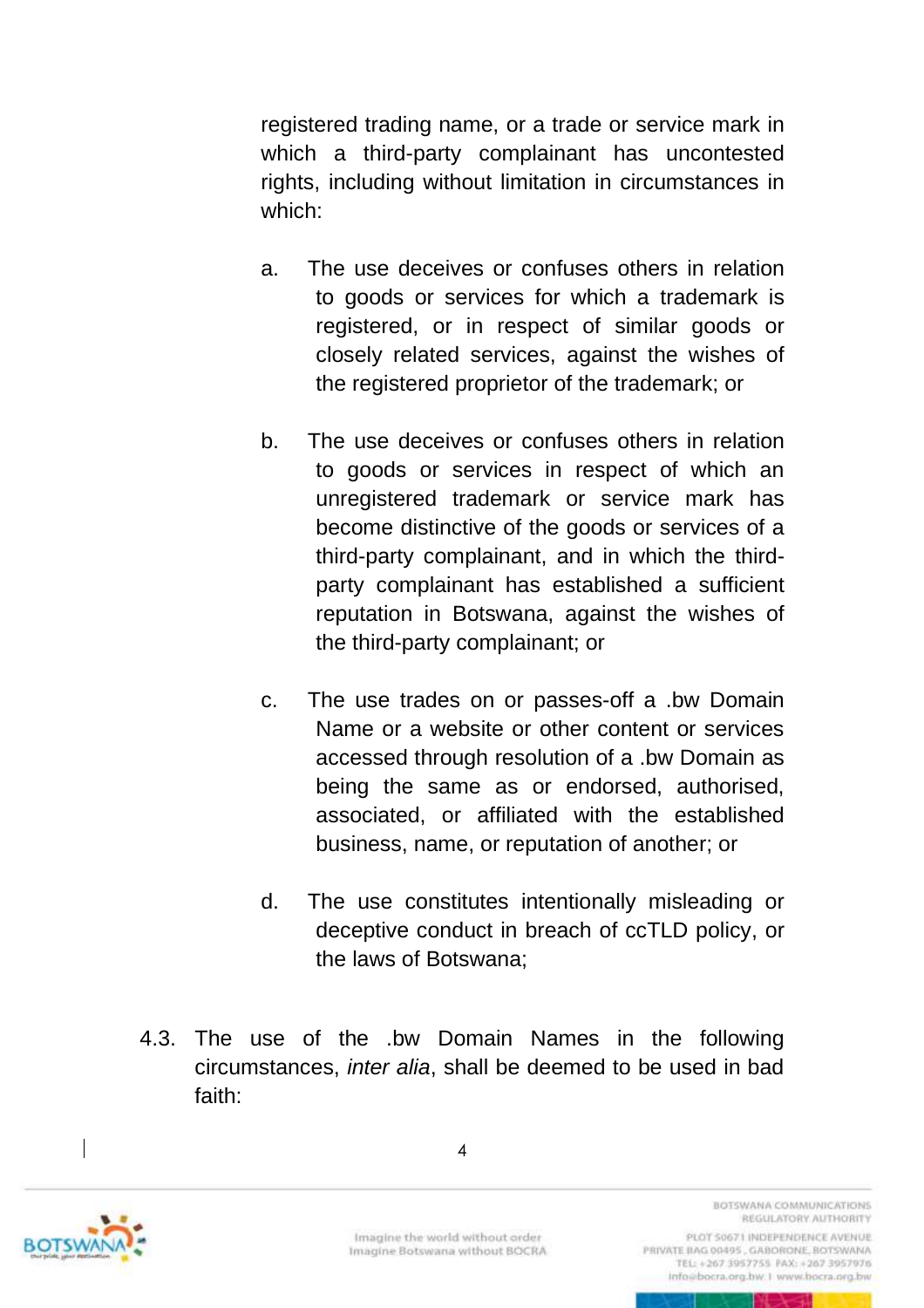- 4.3.1. The User has used the .bw Domain Name primarily for the purpose of unlawfully disrupting the business or activities of another person; or
- 4.3.2. By using the .bw Domain Name, the User has intentionally created a likelihood of confusion with respect to the third-party complainant's intellectual or industrial property rights and the source, sponsorship, affiliation, or endorsement of website(s), email, and other online services available through resolution of a .bw Domain Name;
- 4.3.3. For selling, renting, or otherwise transferring the Domain Name to an entity or to a commercial competitor of an entity, for valuable consideration more than a User's documented out-of-pocket costs directly associated with acquiring the Domain Name;
- 4.3.4. As a blocking registration against a name or mark in which a third party has superior intellectual or industrial property rights.
- 4.4. A .bw Domain Name registration which is part of a pattern of registrations where the User has registered Domain Names which correspond to well-known names or trademarks in which the User has no apparent rights, and the .bw Domain Name is part of that pattern.
- 4.5. The .bw Domain Name was registered arising out of a relationship between two parties, and it was mutually agreed, as evidenced in writing, that the Registrant would be an entity other than that currently in the register.



Imagine the world without order Imagine Botswana without BOCRA

REGULATORY AUTHORITY PLOT 50671 INDEPENDENCE AVENUE PRIVATE BAG 00495, GABORONE, BOTSWANA TEL: +267 3957755 FAX: +267 3957976

info@bocra.org.bw.1 www.bocra.org.bw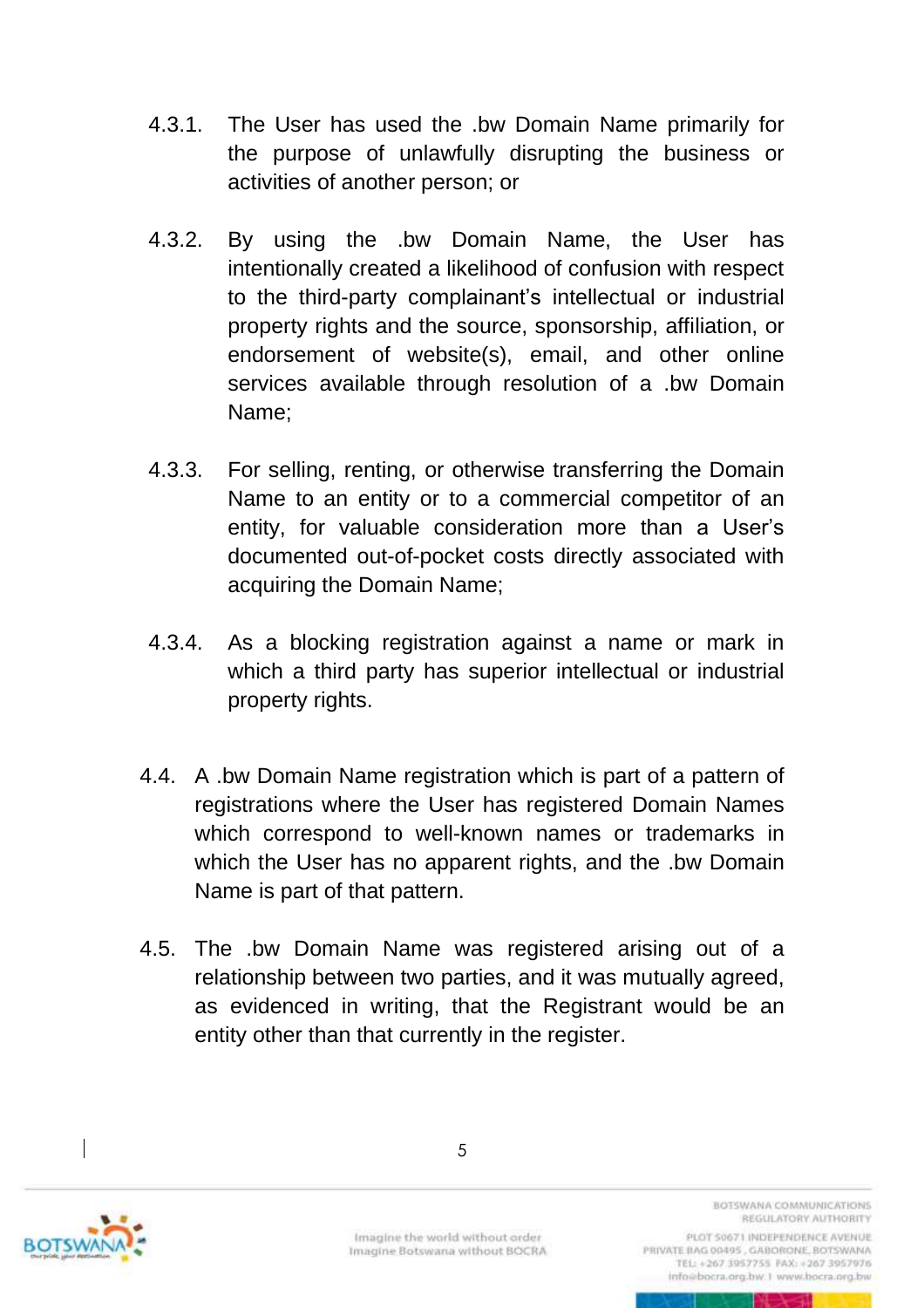- 4.6. Unlawful communication, publication, or distribution of registered and unregistered know-how, confidential information, and trade secrets.
- 4.7. Publication of web content which, in the opinion of the Registry:
- 4.7.1. Is capable of disruption of systems in use by other Internet users or service providers (e.g., viruses or malware);
- 4.7.2. Seeks or apparently seeks authentication or login details used by operators of other Internet sites (e.g., phishing); or
- 4.7.3. May mislead or deceive visitors to the site that the site has an affiliation with the operator of another Internet site (e.g., phishing).
- 4.8. Communication, publication or distribution, either directly or by way of embedded links, of images or materials (including pornographic material and images or materials that a reasonable person as a member of the community of Botswana would consider to be obscene or indecent) where such communication, publication or distribution is prohibited by or constitutes an offence under the laws of Botswana, whether incorporated directly into or linked from a web site, email, posting to a news group, internet forum, instant messaging notice which makes use of Domain Name resolution services in the .bw ccTLD.
	- 4.8.1. Material that a reasonable member of the community of Botswana would consider pornographic, indecent, and/or obscene or which is otherwise prohibited includes, by



Imagine the world without order Imagine Botswana without BOCRA

REGULATORY AUTHORITY PLOT 50671 INDEPENDENCE AVENUE PRIVATE BAG 00495, GABORONE, BOTSWANA TEL: +267 3957755 FAX: +267 3957976 info@bocra.org.bw.1 www.bocra.org.bw

BOTSWANA COMMUNICATIONS

6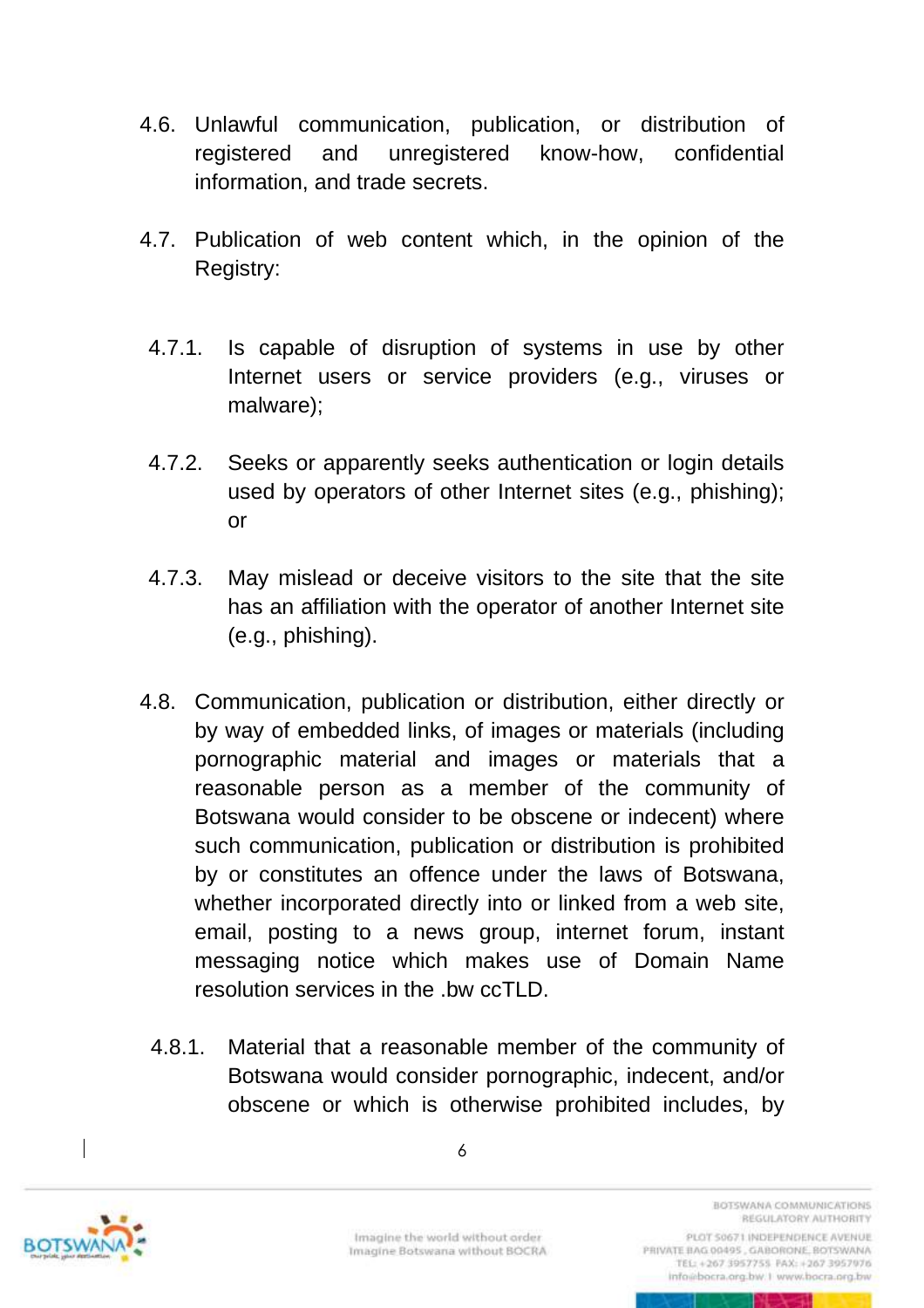way of example and without limitation: real or manipulated images depicting child pornography; bestiality, excessively violent or sexually violent material; sexual activity; material containing detailed instructions regarding how to commit a crime; an act of violence, or how to prepare and/or use illegal drugs.

- 4.8.2. Communication, publication or distribution of defamatory material or material that constitutes racial vilification.
- 4.9. Communication, publication, or distribution of material that constitutes an illegal threat or encourages conduct that may constitute a criminal offence.
- 4.10. Communication, publication, or distribution of material that is in contempt of the orders of a court or another authoritative government actor within Botswana.
- 4.11. Use, communication, publication or distribution of software, technical information or other data that violates Botswana export control laws.
- 4.12. Use, communication, publication, or distribution of confidential or personal information or data including confidential or personal information about persons that is collected without their knowledge or consent.

### <span id="page-11-0"></span>**5. ELECTRONIC MAIL**

- 5.1. The Authority expressly prohibits Users of the .bw Registry from engaging in the following activities:
	- 5.1.1. Communicating, transmitting, or sending unsolicited bulk e-mail messages or other electronic communications ("junk mail" or "Spam") of any kind including unsolicited commercial advertising, informational announcements,

7



REGULATORY AUTHORITY PLOT 50671 INDEPENDENCE AVENUE PRIVATE BAG 00495, GABORONE, BOTSWANA TEL: +267 3957755 FAX: +267 3957976 info@bocra.org.bw.1 www.bocra.org.bw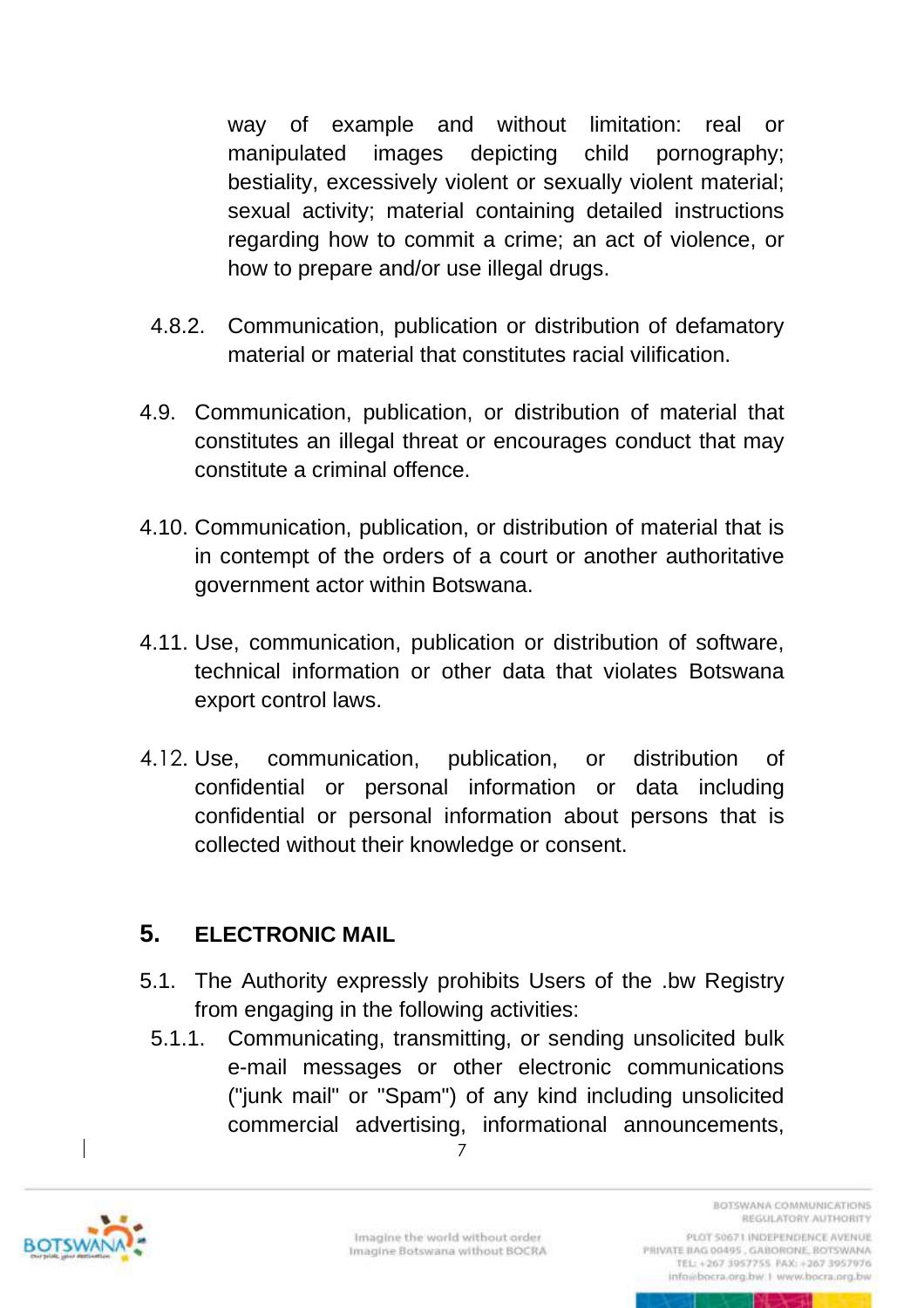and political or religious tracts. Such messages or material may be sent only to those who have expressly requested it. If a recipient asks a User to stop sending such e-mails, then any further e-mail messages or other electronic communications would in such event constitute Spam and violate the provisions and requirements of this AUP.

- 5.1.2. Communicating, transmitting, or sending any material by e-mail or otherwise that harasses, or has the effect of harassing, another person or that threatens or encourages bodily harm or destruction of property including malicious e-mail and flooding a User, site, or server with very large or numerous pieces of e-mail or illegitimate service requests.
- 5.1.3. Communicating, transmitting, sending, creating, or forwarding fraudulent offers to sell or buy products, unsolicited offers of employment, messages about "Make-Money Fast", "Pyramid" or "Ponzi" type schemes or similar schemes, and "chain letters" whether the recipient wishes to receive such messages.
- 5.1.4. Adding, removing, modifying, or forging .bw Registry or other registry header information with the effect of misleading or deceiving another person or attempting to impersonate another person by using forged headers or other identifying information ("Spoofing").
- 5.1.5. Causing or permitting the advertisement of a .bw Domain Name in an unsolicited email communication.

### <span id="page-12-0"></span>**6. DISRUPTION OF .BW REGISTRY**



Imagine the world without order Imagine Botswana without BOCRA

REGULATORY AUTHORITY PLOT 50671 INDEPENDENCE AVENUE PRIVATE BAG 00495, GABORONE, BOTSWANA TEL: +267 3957755 FAX: +267 3957976

info@bocra.org.bw.1 www.bocra.org.bw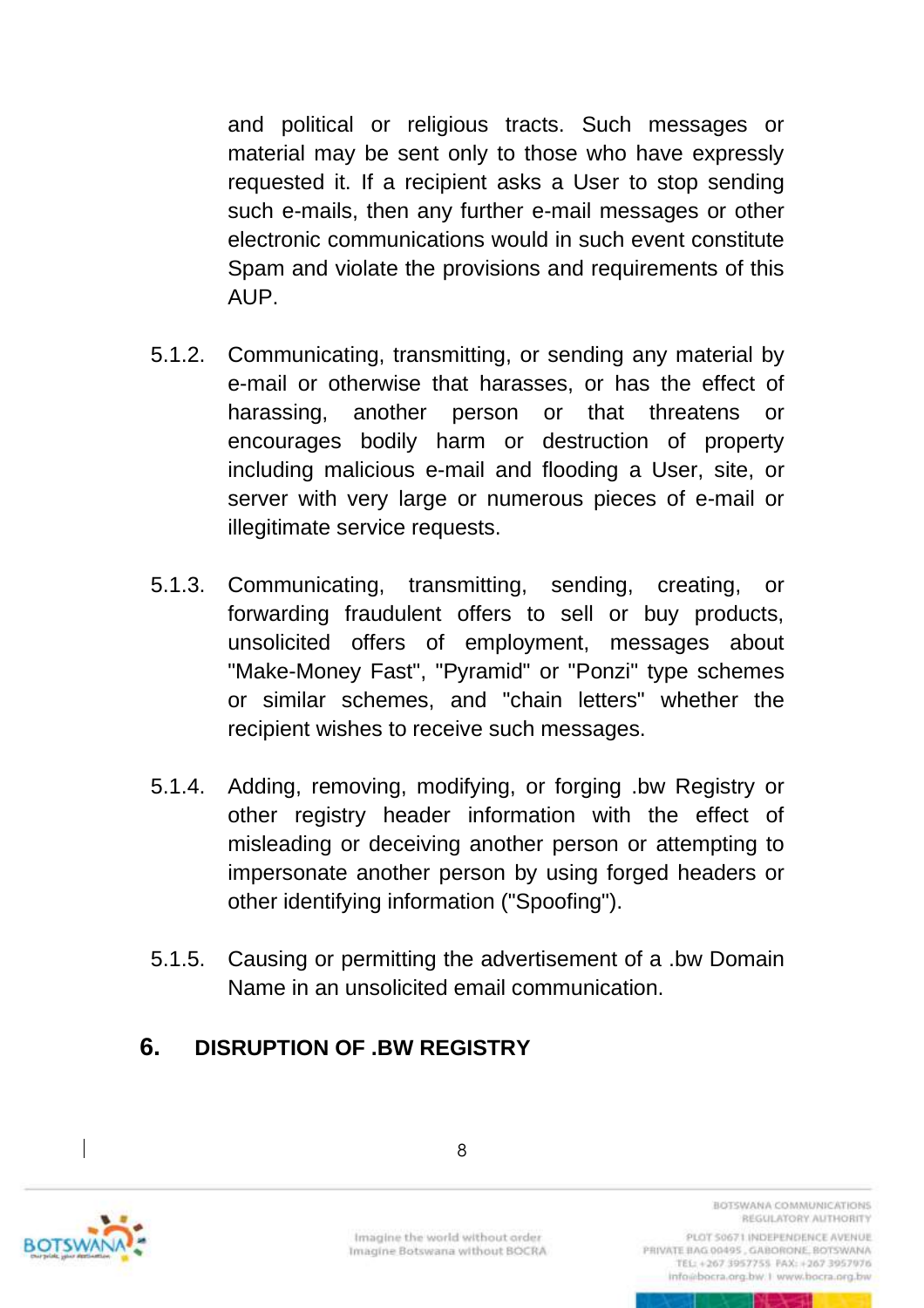- 6.1. No person/entity may use the .bw Registry or a .bw Domain Name for the purpose of:
- 6.1.1. Restricting or inhibiting any person in their use or enjoyment of the .bw Registry or a .bw Domain Name or any service or product of the Authority.
- 6.1.2. Or purportedly reselling Registry services and products without the prior written consent of the Authority.
- 6.1.3. Transmitting any communications or activity, which may involve deceptive marketing practices such as the fraudulent offering of products, items, or services to any other party?
- 6.1.4. Providing false or misleading information to the Authority or to any other party through the .bw Registry.
- **6.1.5.** Facilitating or aiding the transmission of confidential information, private, or stolen data such as credit card information (without the owner's or cardholder's consent).

### <span id="page-13-0"></span>**7. REGISTRY INTEGRITY AND SECURITY**

- 7.1. Users are prohibited from circumventing or attempting to circumvent the security of any host, registry, or accounts ("cracking" or "hacking") on, related to, or accessed through the .bw Registry. This includes:
	- 7.1.1. Accessing data not intended for such user;
	- 7.1.2. Logging into a server or account which such user is not expressly authorised to access;

9



REGULATORY AUTHORITY PLOT 50671 INDEPENDENCE AVENUE PRIVATE BAG 00495, GABORONE, BOTSWANA TEL: +267 3957755 FAX: +267 3957976 info@bocra.org.bw.1 www.bocra.org.bw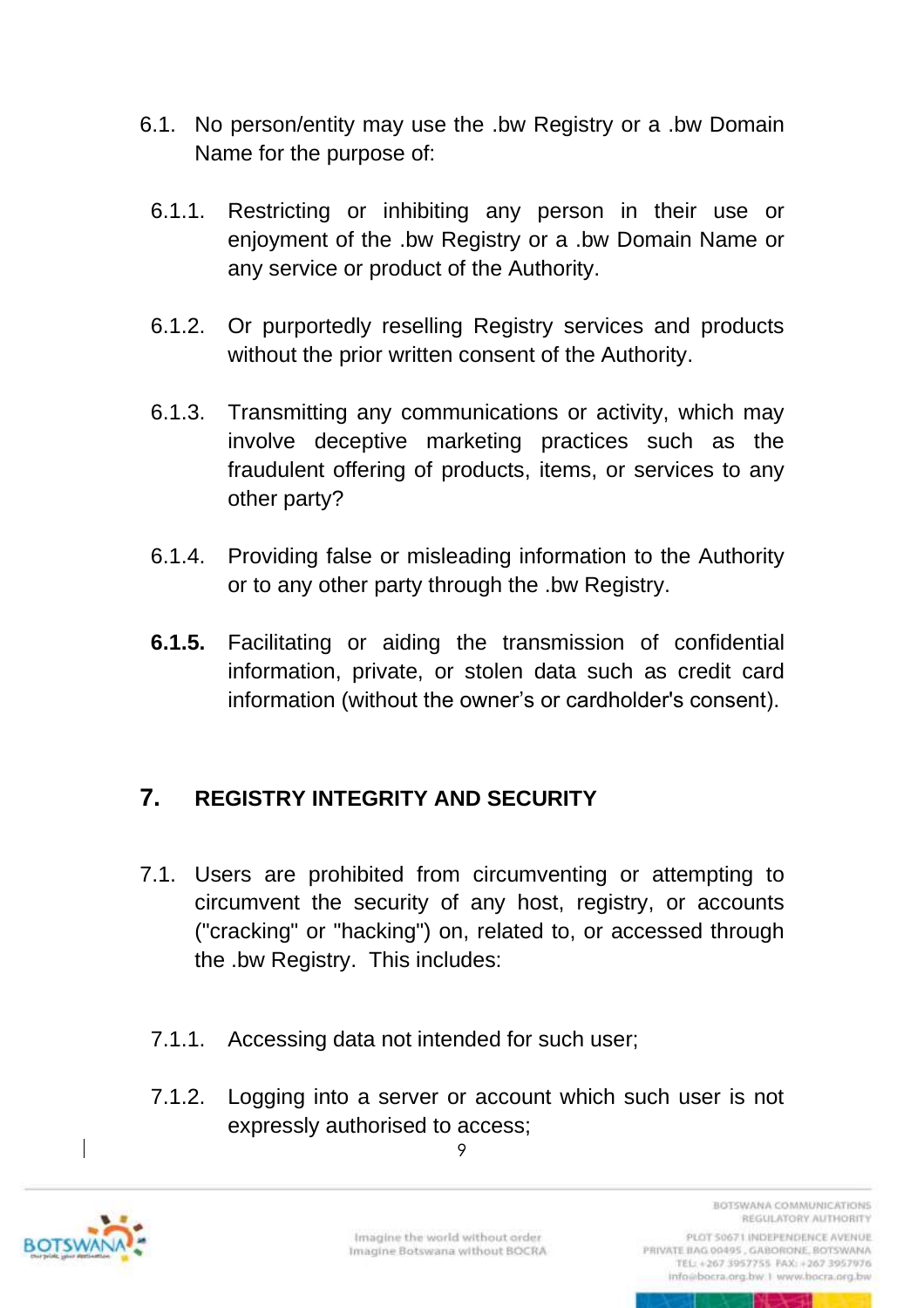- 7.1.3. Using, attempting to use, or attempting to ascertain a username or password without the express written consent of the operator of the service in relation to which the username or password is intended to function;
- 7.1.4. Probing the security of other registries; and
- 7.1.5. Executing any form of registry monitoring which is likely to intercept data not intended for such user.
- 7.2. Users are prohibited from effecting any registry security breach or disruption of any Internet communications including:
	- 7.2.1. Accessing data of which such User is not an intended recipient; or
	- 7.2.2. Logging onto a server or account which such User is not expressly authorised to access. For the purposes of **Section 4.1**, "disruption" includes:
		- 7.2.2.1. Port scans, TCP/UDP floods, packet spoofing;
		- 7.2.2.2. Forged routing information;
		- 7.2.2.3. Deliberate attempts to overload or disrupt a service or host; and
		- 7.2.2.4. Using the .bw Registry in connection with the use of any program, script, command, or sending messages with the intention or likelihood of interfering with



10

Imagine the world without order Imagine Botswana without BOCRA

PLOT 50671 INDEPENDENCE AVENUE PRIVATE BAG 00495, GABORONE, BOTSWANA TEL: +267 3957755 FAX: +267 3957976 info@bocra.org.bw.1 www.bocra.org.bw

**BOTSWANA COMMUNICATIONS** REGULATORY AUTHORITY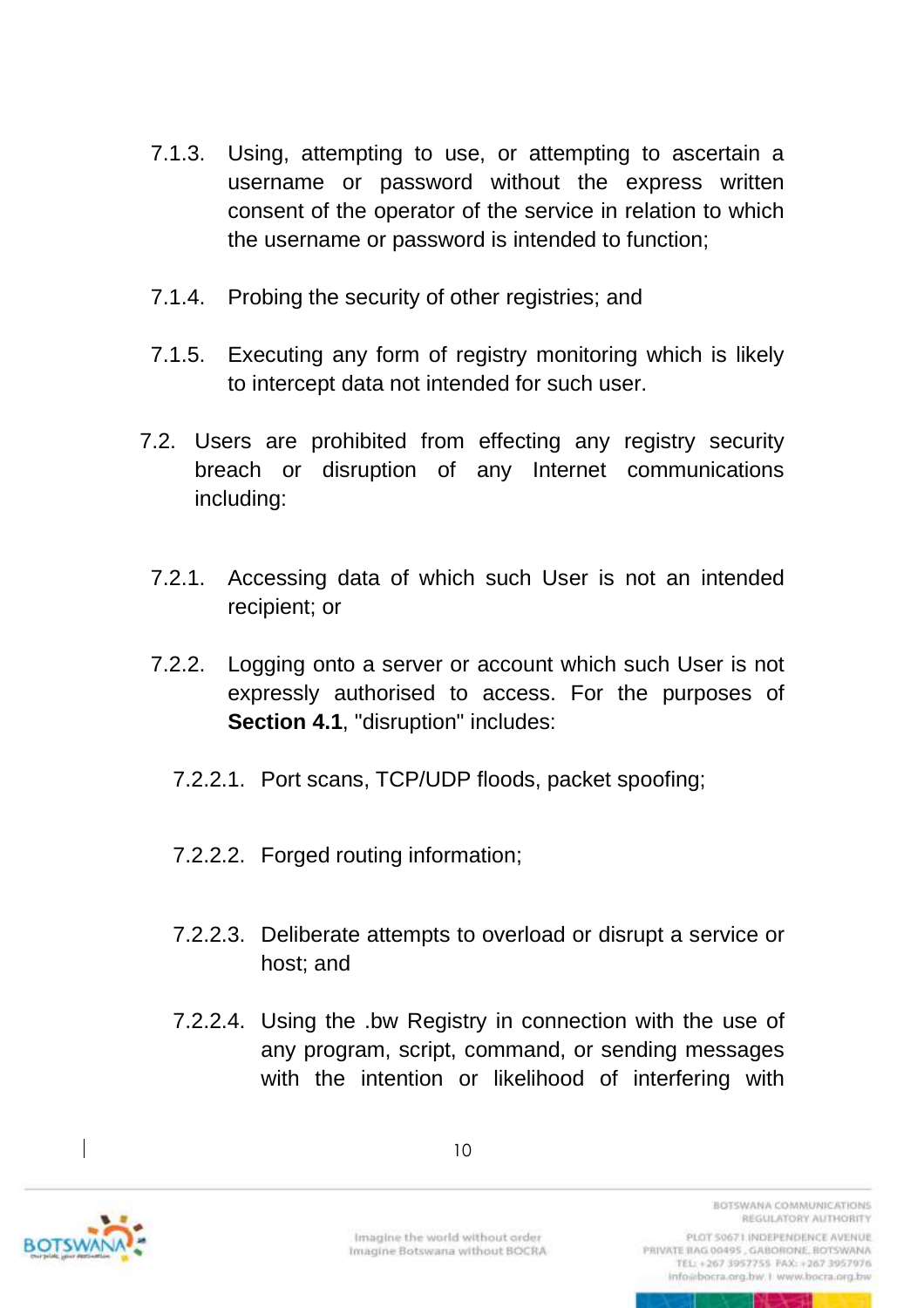another user's terminal session by any means, locally or by the Internet.

7.3. Users who compromise or disrupt .bw Registry systems or security may incur criminal or civil liability. The Authority will investigate any such incidents and will cooperate with law enforcement agencies if a crime is suspected to have taken place.

## <span id="page-15-0"></span>**8. NON-EXCLUSIVE, NON-EXHAUSTIVE**

8.1. This AUP is intended to provide guidance as to what constitutes acceptable use of the .bw Registry and of .bw Domain Names. However, the AUP is neither exhaustive nor exclusive.

# <span id="page-15-1"></span>**9. COMPLAINTS**

9.1. Persons who wish to notify the Authority of abusive conduct in violation of this AUP may report the same pursuant to the the Authority Acceptable Use Policy Enforcement Procedure, which is instituted by submitting to the Authority a completed Acceptable Use Policy Violation Complaint Form, downloadable at **[https://nic.net.bw/forms.](https://nic.net.bw/forms)**

# <span id="page-15-2"></span>**10. ENFORCEMENT**

- 10.1. The Authority may, in its sole discretion, suspend or terminate a user's service for violation of any of the requirements or provisions of the AUP on receipt of a complaint if the Authority believes:
	- 10.1.1. A violation of the AUP has or may have occurred; or



11

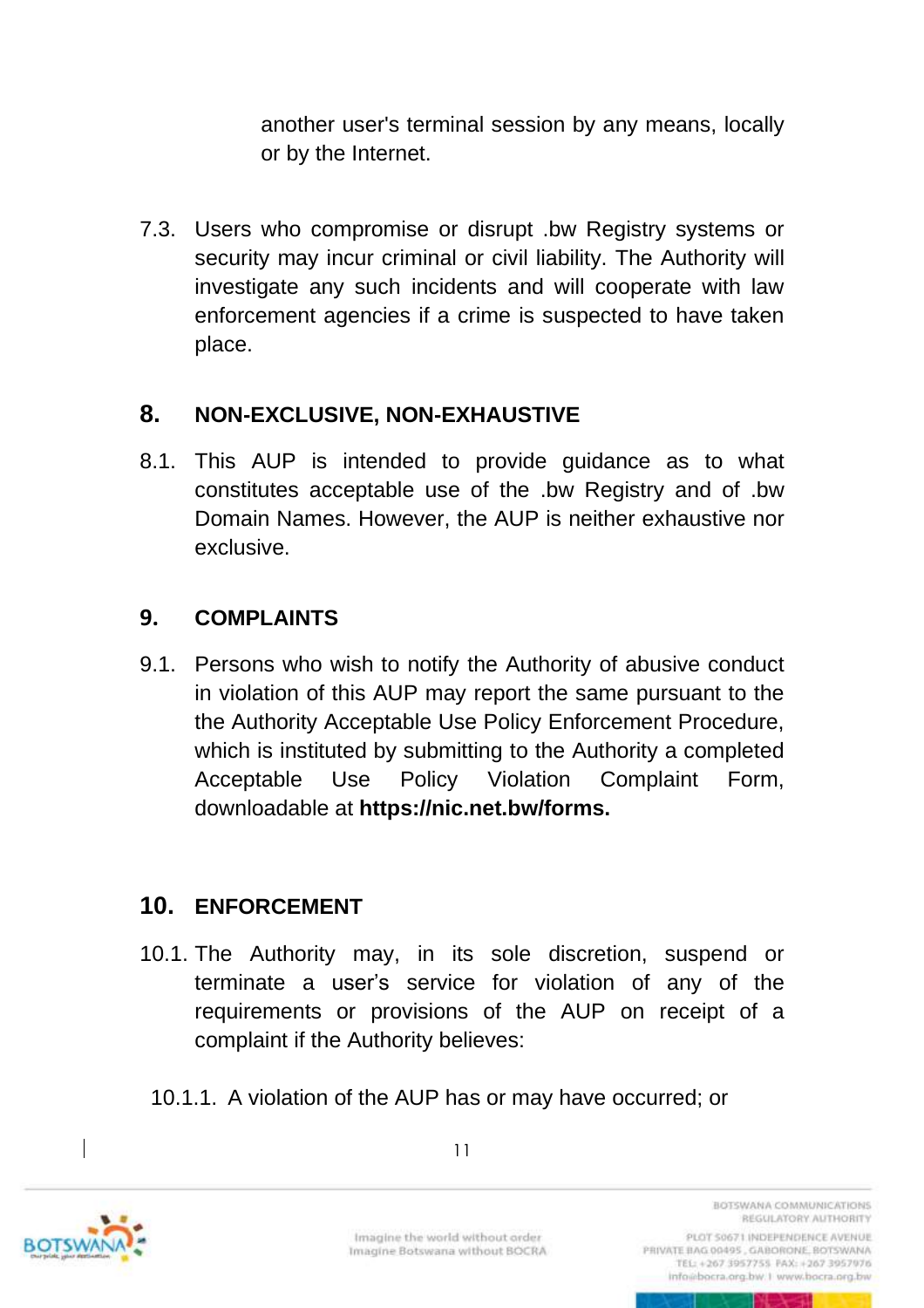- 10.1.2. Suspension and/or termination may be in the public interest.
- 10.2. If the Authority elects not to take immediate action, the Authority may require Registrants and a complainant to utilise the AUP Complaint Resolution Service and Policy to ensure compliance with this AUP and remedy any violation or suspected violation within a reasonable time prior to suspension or terminating service.

### <span id="page-16-0"></span>**11. LIMITATION OF LIABILITY**

11.1. In no event shall the Authority be liable to any User of the .bw Registry, any customer, nor any third party for any direct, indirect, special, or consequential damages for actions taken pursuant to this AUP, including any lost profits, business interruption, loss of programs or other data, or otherwise, even if the Authority was advised of the possibility of such damages. The Authority's liability for any breach of a condition or warranty implied by the Registrant Agreement or this AUP shall be limited to the minimum extent possible to one of the following (as the Authority may determine):

#### 11.1.1. Supplying the services again; or

11.1.2. Paying the cost of having the services supplied again.

# <span id="page-16-1"></span>**12. REMOVAL OF CONTENT RESPONSIBILITY**

- 12.1. At its sole discretion, the Authority reserves the right to:
	- 12.1.1. Remove or alter content, zone file data or other material from its servers provided by any person that violates the provisions or requirements of this AUP;



Imagine the world without order Imagine Botswana without BOCRA

REGULATORY AUTHORITY PLOT 50671 INDEPENDENCE AVENUE PRIVATE BAG 00495, GABORONE, BOTSWANA TEL: +267 3957755 FAX: +267 3957976 info@bocra.org.bw.1 www.bocra.org.bw